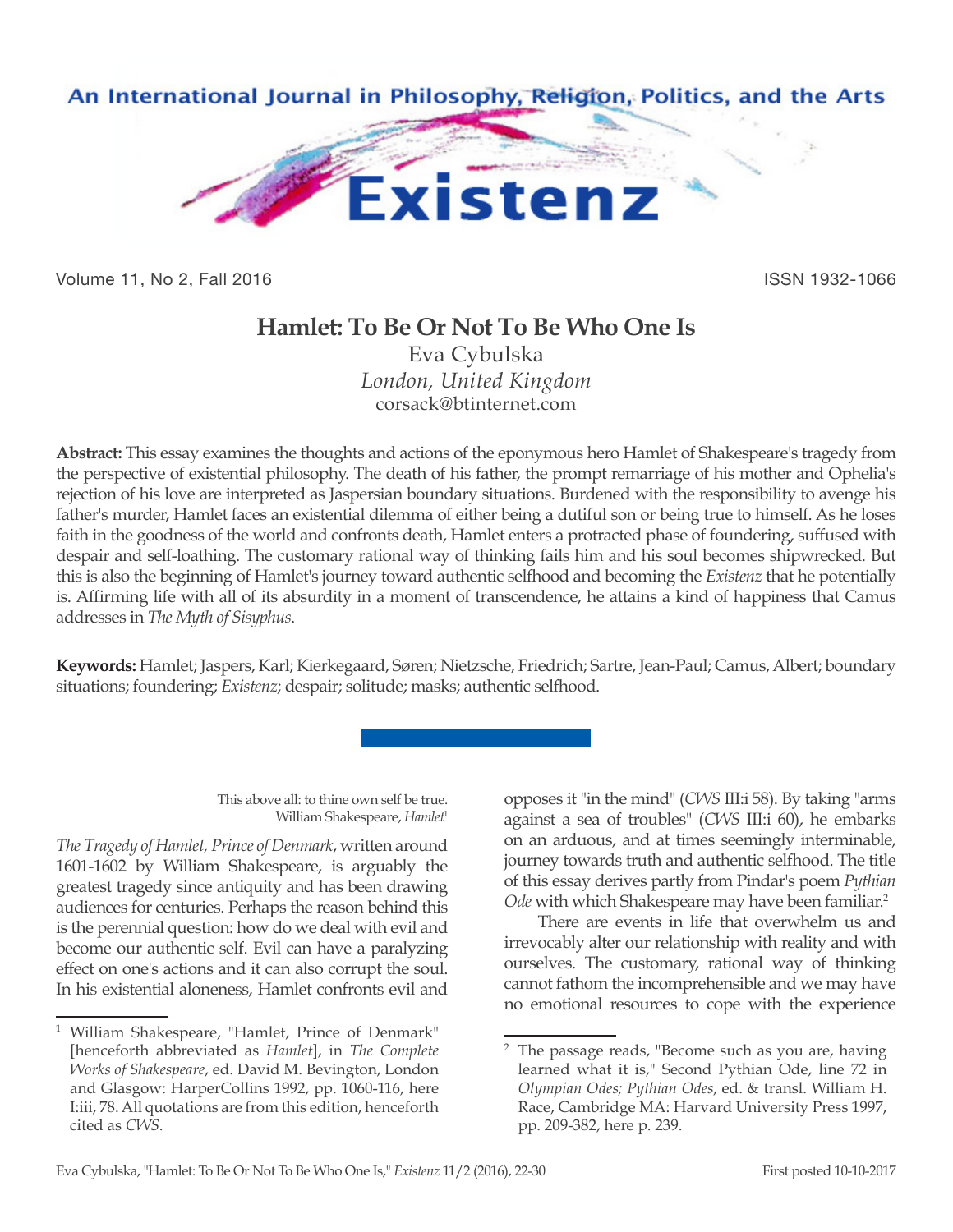that shatters our consciousness. Karl Jaspers calls such situations *Grenzsituationen* (boundary situations, limit situations), which "are like a wall we run into, a wall on which we founder."3 He argues that the best way to react within such situations is not by planning and calculating to overcome them, but by becoming the *Existenz* we potentially are. He also observed:

Death and suffering are boundary situations that exist for me without any action of mine. At a glance, I see them exhibit features of existence. Struggle and guilt, on the other hand, are boundary situations only as I help to bring them about; they are my own active doing. But they are boundary situations, because in fact I cannot be without bringing them upon myself. There is no way in which I might hold back, since by merely existing I take part in their constitution. [*P2* 204]

The tendency to think in terms of antinomies (for example, life versus death, good versus evil, object versus subject) poses a limit to our understanding and forms a part of boundary situations. This "antinomical structure of existence," as Jaspers called it, cannot be resolved by rational thinking. Logical thought can address only particular conflicts in existence, and unless one is able to transcend that limit, one remains trapped by the antinomies (*P2* 218).

In Hamlet's case, there is a cluster of events that constitutes a boundary situation. One such event is the sudden death of his father, and thereafter the theme of death and the finitude of human existence dominate the play. It is the inevitability of death that propels the mind toward reflections upon life, truth, and reality. In his great soliloquy, Hamlet ponders thus:

Who would these fardels bear, To grunt and sweat under a weary life, But that the dread of something after death, The undiscovered country from whose bourn<sup>4</sup> No traveller returns, puzzles the will, And makes us rather bear those ills we have Than fly to others that we know not of? [*CWS* III:i 78-84]

Jaspers believed that an awareness of death shatters all sense of security and gives rise to existential *Angst* and despair. But for Hamlet, this was not the only experience that destroyed his confidence in the world. The hasty marriage of his mother Gertrude to Claudius, now King, undermines his faith in the goodness and honesty of those closest to him:

Within a month, Ere yet the salt of most unrighteous tears Had left the flushing in her galled eyes, She married: O, most wicked speed, to post With such dexterity to incestuous sheets! [*CWS* I:ii 153-6)

Hamlet was bound to have doubts about the sincerity and depth of her love for his father. But when the Ghost told him that Claudius had murdered his father, he must have suspected her infidelity and even her complicity in the crime. To make things worse, Hamlet's beloved Ophelia begins to reject his affections. Lacking the strength to oppose evil and even to see it, she yields to her father's machinations. For Hamlet, she is no longer an embodiment of love and innocence. The Ghost's imperative to take revenge for the murder plunges him into a conflict between filial obligation and personal freedom. Hamlet doubts the authenticity of the Ghost and its real intentions and embarks on finding out the truth by setting up experiments and immersing himself in thought.

In the process, Hamlet's soul peers into the abyss of nothingness that, as Sartre states, "lies coiled in the heart of being—like a worm."5 Faced with existential Angst and despair, his mind suffers a shipwreck and goes through a phase of foundering (*Scheitern*). Having overcome it, he reaches authentic selfhood, which can be attained only through much inner struggle. Jaspers called this true, inner self *Existenz* and asserted that "although all things founder…an *Existenz* cannot come to itself if it has not been in boundary situations" (*P2* 198). The limitations within the empirical world can be transcended with the aid of effort and courage, whereby one touches the eternity in a brief moment of an *Augenblick*. Hamlet reaches this point in the final act as is outlined anon.

## **The Agony of Despair**

 … the earth, seems to me a sterile promontory. *Hamlet* (*CWS* II:ii 300-1)

Being alone with his deep pain and sense of loss, Hamlet faces a disintegration of his worldview (*Weltanschauung*). His solitary, mournful figure is silhouetted against the

<sup>3</sup> Karl Jaspers, *Philosophy, Vol. 2*, transl. E. B. Ashton, Chicago, IL: University of Chicago Press 1970, p. 178. [Henceforth cited as *P2*]

<sup>4</sup> The Middle English word "bourn" means "limit"; it is one of many limits Hamlet encounters in the play.

<sup>5</sup> Jean-Paul Sartre, *Being and Nothingness: An Essay on Phenomenological Ontology*, transl. Hazel E. Barnes, London, GB: Methuen 1984, chapter V, p. 21.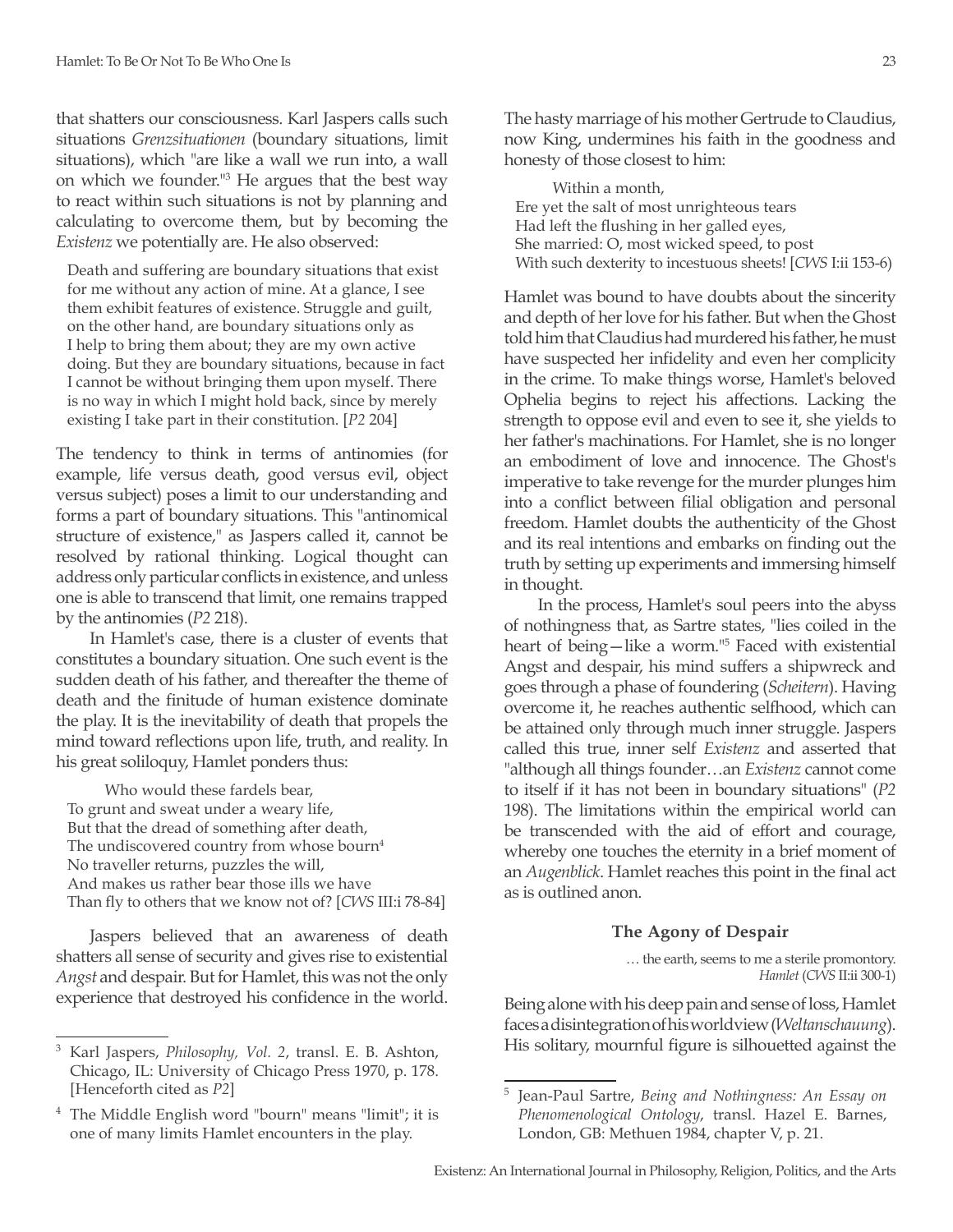decadent glitter of the court; alienated from the world and from himself, he descends into the nothingness of despair. The death of the father is painful, but the loss of faith in human goodness and honesty is devastating. The Ghost reveals to Hamlet that his uncle Claudius murdered his own brother and his mother, Queen Gertrude, emerges as a lustful woman, possibly an adulteress and an accomplice as well. Kierkegaard, who read Hamlet's story as a mirror of his own life, made an insightful comment: "Hamlet is deeply tragic because he suspects his mother's guilt."6 If so, Hamlet expresses his turmoil indirectly through convoluted soliloquies, the masks and his so-called delay in taking revenge.

As love and innocence turn out to be an illusion, Hamlet becomes engulfed by despair and paralyzed in his actions. A question looms: is he to believe the illusion in the goodness of the world or his own perception that the world is corrupt? Leaden with grief and suspended between the living and the dead, Hamlet's soul draws near the abyss of nonbeing:

How weary, stale, flat, and unprofitable Seem to me all the uses of this world! Fie on't, ah fie! 'Tis an unweeded garden, That grows to seed. Things rank and gross in nature Possess it merely. [*CWS* I:ii 133-7]

William James' description of a sick soul fits Hamlet's state of mind:

You see how the entire consciousness of the poor man is so chocked with the feeling of evil that the sense of there being any good in the world is lost for him altogether. His attention excludes it, cannot admit it: the sun has left his heaven.<sup>7</sup>

Despair is not about the loss of an external object, but about the loss of oneself, a loss of what was good in human beings. Unable to love oneself, one cannot love the world. Kierkegaard identifies despair as "sickness unto death," a deadening emotion that makes one want to escape from oneself:

The despair which is conscious of being despair, which is therefore conscious of having a self in which there is, however, something eternal, and which now either in despair does not want to be itself or in despair wants

For Kierkegaard, despair is a state of inwardness related to the rising level of consciousness; the more consciousness, the more intense the despair (*SD* 72). Cioran, that other expert in the realm of despair, looked upon life as "one long, drawn-out agony" and considered consciousness to be "an open wound in its heart."9 Friedrich Nietzsche, who felt a strong affinity with Hamlet, took this thought further by stating, "the growth of consciousness becomes a danger; and anyone who lives among the most conscious Europeans even knows that it is a disease."10 Hamlet suffers as intensely as he does because he is conscious of the wretchedness of the world, of the futility of any action, and of the absurdity of existence. He has lost all illusion that his action (avenging the murder of his father by killing Claudius) can change reality. Certainly, it cannot reverse events and it cannot restore his faith in the innocence of the world. The paralyzing effect of evil drives Hamlet into a state of utter dejection. He descends into self-loathing: "What should such fellows as I do crawling between earth and heaven" (*CWS* III:i 128-30). Ensnared by various hypotheses, doubts, and thought experiments, he becomes weary of life and of himself.

A few years prior to writing the play, Shakespeare suffered a double loss: the deaths of his only son, Hamnet, and of his father. Thus, grief must have been a very real experience for the bard. Deep grief and anguish are often beyond any means of direct expression and cannot be relieved by tears. Michel de Montaigne, whose essays Shakespeare almost certainly read, was mourning his beloved father when he wrote:

The force of extreme sadness inevitably stuns the whole of our soul, impeding her freedom of action. It happens to us when we are suddenly struck by some piece of really bad news: we are enraptured, seized, paralyzed in all our movements in such a way that, afterwards, when the soul lets herself with tears and lamentations, she seems to have struggled loose, disentangled herself and become free to range about as

<sup>6</sup> Søren Kierkegaard, *Either/Or, A Fragment of Life*, transl. Alastair Hannay, London, GB: Penguin Books 1992, p. 153.

<sup>7</sup> William James, *The Varieties of Religious Experience: A Study in Human Nature*, New York, NY: Longmans, Green, and Co. 1903, p. 149.

<sup>8</sup> Søren Kierkegaard, *Sickness unto Death*, transl. Alastair Hannay, London, GB: Penguin Books 1989, p. 77. [Henceforth cited as *SD*]

<sup>9</sup> Emil Cioran, *On the Heights of Despair*, transl. Ilinca Zarifopol-Johnson, Chicago, IL: The University of Chicago Press 1992, p. 43.

<sup>10</sup> Friedrich Nietzsche, *The Gay Science*, transl. Walter Kaufmann, New York, NY: Vintage Books 1974, p. 300.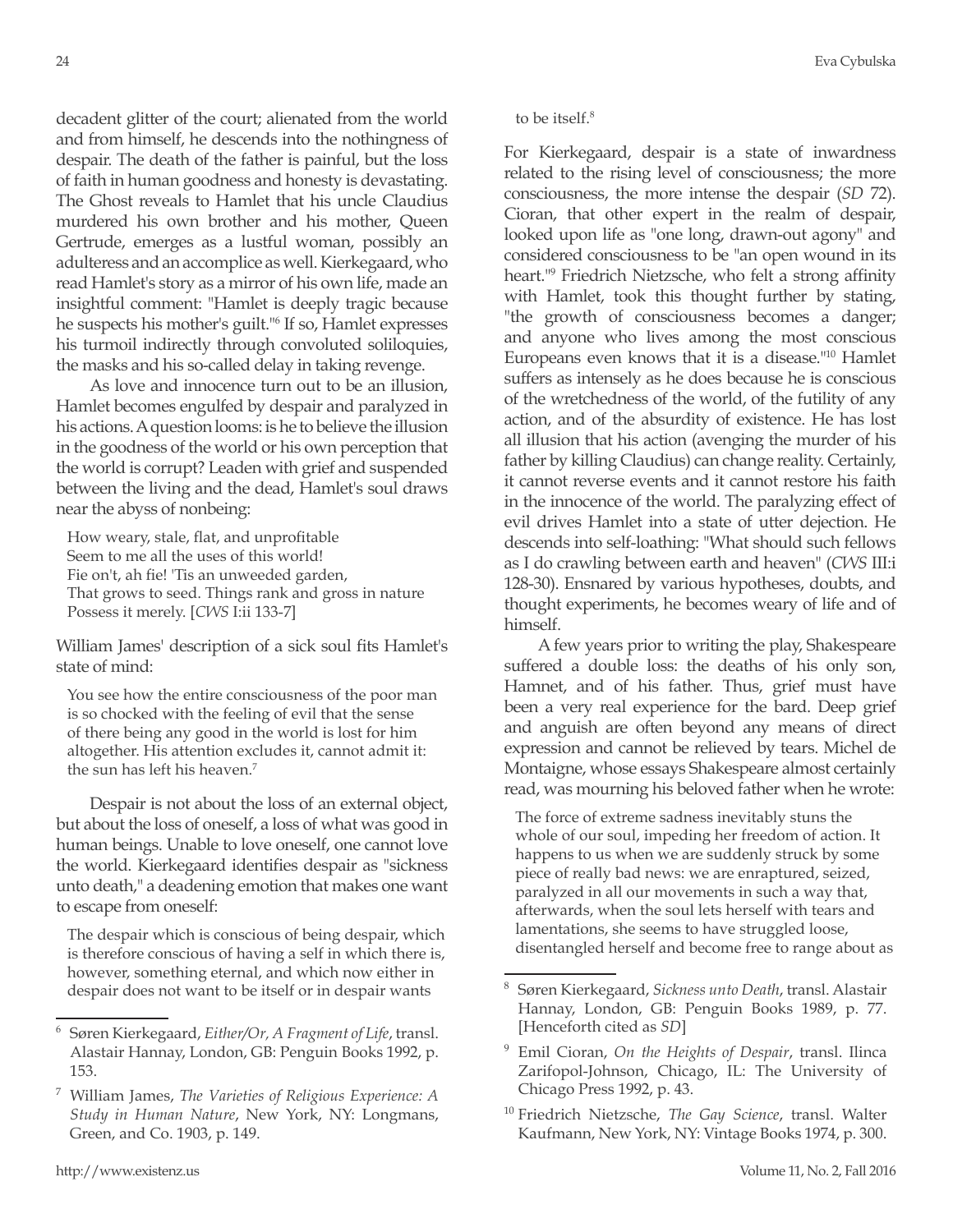she wishes.11

Hamlet, who never sheds a tear, laments correspondingly:

I have of late—but wherefore I know not—lost all my mirth, forgone all custom of exercises; and indeed it goes so heavily with my disposition that this goodly frame, the earth, seems to me a sterile promontory [...] Man delights not me— [*CWS* II:ii 296-300, 310]

Fathers and sons need one another. As Kierkegaard observed:

There was once a father and a son. A son is like a mirror in which the father beholds himself, and for the son the father too is like a mirror, in which he beholds himself in the time to come.<sup>12</sup>

If one of them dies, especially when his death is untimely or tragic, this mirror is shattered irrevocably.

#### **Mirroring, Individuality, and the Masks**

The origin and commencement of his grief Sprung from neglected love.— *Hamlet* (*CWS* III:i 180-1)

Human beings develop a sense of self with clear personal boundaries through the meaningful mirroring by significant others, usually one's parents. In order to become who one is, the assistance of others is needed to synthesize one's personality out of contradictory thoughts and emotions. After Jacques Lacan, Donald Winnicott called it "the mirror stage" and wrote,

in individual emotional development, the precursor of the mirror is the mother's face....What does the baby see when he or she looks at the mother's face? I am suggesting that, ordinarily, what the baby sees is himself or herself<sup>13</sup>

The need for mirroring continues far beyond infancy and is particularly important at the time of adolescence; failure at this phase may lead to a fragile ego-formation with lifelong consequences. However,

only the meaningful mirroring by the Other can facilitate the emergence and growth of one's self. By contrast, Narcissus withered gazing into his own reflection in the pond, while the nymph Echo was meaninglessly repeating his words. For the self to become authentic, one needs to be engaged in a loving struggle with others. "Man comes to himself only together with the other man, never by mere knowledge alone," stressed Jaspers.<sup>14</sup> Thus, in a place of some undifferentiated psychic mass, separate selves can emerge. Paradoxically, one needs that loving challenge by the other to feel confident as a separate and unique self, and this implies solitude (skillfully portrayed by Laurence Olivier in his 1948 film rendition of *Hamlet*), self-consciousness, and inevitable suffering. To be a part of the undifferentiated herd—as Nietzsche would have said—is more comfortable.

In Hamlet's case, it is not difficult to imagine that what he saw in Gertrude's eyes was herself; filled with vanity, she had no time for his young soul. With a subtle yet irresistible seductiveness, she bound her son to herself. And as to the murdered King Hamlet, who was preoccupied with all things kingly, particularly a war, it was unlikely he was able to nurture his son's uniqueness. Hamlet was born on the day of his father's victory over the aging King Fortinbras. Being given the King's name, he must have been expected to become a living monument to his father's achievement and glory. Not only did his parents fail to mirror Hamlet's soul, they were turning him into their own mirror. Lost in a solipsistic labyrinth of self-reflections, Hamlet attempts to mirror himself. In the highly acclaimed production of the play at London's Barbican in 1998, Yukio Ninagawa directed the actor to declaim the "to be or not to be" soliloquy in front of a mirror. By forcing the audience to follow his every word and movement, Hamlet turns the viewer into his belated mirroring. Unmirrored, Hamlet is desperately lacking that Jaspersian loving struggle with the other. "Now I am alone" (*CWS* II:ii 549), he concedes.

Nietzsche made a sharp distinction between solitude and loneliness.<sup>15</sup> While he viewed solitude as

<sup>11</sup> Michel de Montaigne, "On Sadness," in *The Complete Essays*, transl. Michael A. Screech, London, GB: Penguin Books 2003, pp. 7-10, here p. 8.

<sup>12</sup> Søren Kierkegaard, *Stages on Life's Way*, transl. Walter Lowrie, London, GB: Humphrey Milford, Oxford University Press 1945, p. 13

<sup>13</sup> Donald Winnicott, *Playing and Reality*, New York, NY: Routledge 1996, p. 112.

<sup>14</sup> Karl Jaspers, "Philosophical Autobiography," in *The Philosophy of Karl Jaspers*, ed. Paul A. Schilpp, Chicago, IL: Open Court Publishing Company 1974, pp. 1-94, here p. 85.

<sup>&</sup>lt;sup>15</sup> For example, Zarathustra's speech "The Home-Coming." Friedrich Nietzsche, *Thus Spoke Zarathustra: A Book for Everyone and No One*, transl. Reginald J.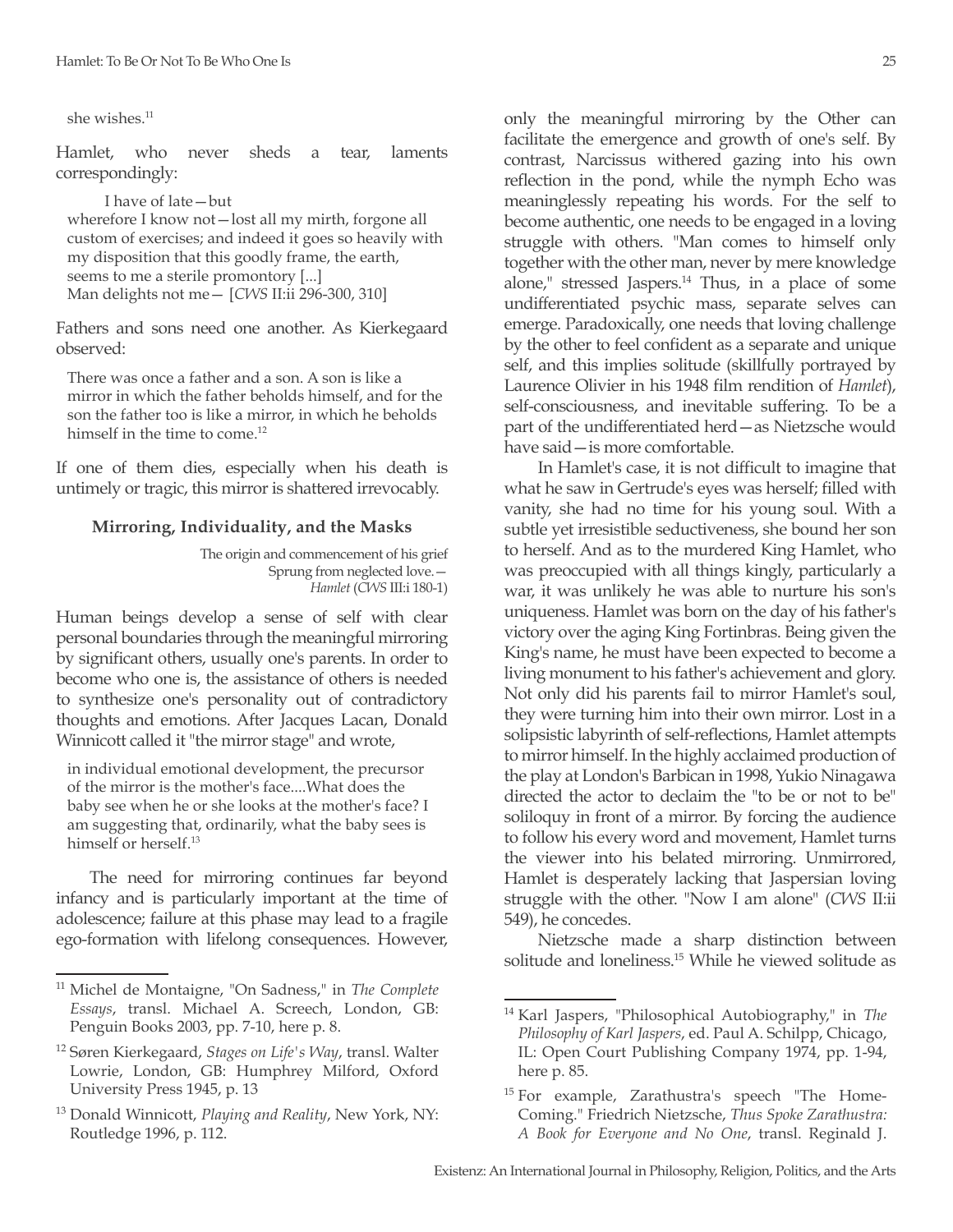a lofty, heroic state of not needing the other, he saw loneliness as abandonment and yearning for company. Solitude plays an important role in becoming who we are. Jaspers highlighted the tension and reciprocity between individuality and solitude: "only where there are individuals can there be solitude."16 The reverse, however, is equally true: only where there is solitude can there be individuality. There are two contrasting drives: one towards solitude and one away from it, with love being "the only suspension [*Aufhebung*] of solitude among integral individualities" (*IS* 198). Solitude is needed to establish the boundary of the individual, as is the company of others.

There is a close relationship between the capacity to be alone and the capacity to form a friendship. The etymology of the word "alone" can be traced to "allone"; being able to be alone means to be whole and self-contained. Only when two people do not need one another can they become friends in the deep meaning of the word. In true friendship, the aloneness and separateness are mutually observed and valued, as Rainer Maria Rilke poignantly advocated: "I hold this to be the highest task for a bond between two people: that each protects the solitude of the other."17 Hamlet's world is shattered by the collapse of boundaries of those around him. The Ghost crosses the boundary between the dead and the living and forces his imperative of revenge upon Hamlet; his mother and uncle cross the boundary of decency by eloping in an incestuous relationship;18 and Polonius and other courtiers continually spy on him, crossing the boundary of privacy. The only person who does not cross Hamlet's personal boundaries and respects his sovereign solitude is his loyal friend Horatio. A fellow scholar from Wittenberg, much below the princely status, he comes to Elsinore to be with Hamlet at the time of need. The basis of their friendship is best worded in Montaigne: " If you press me to say why I loved him, I feel that it cannot be expressed except by replying: 'Because it was him: because it was me.'"19

Hollingdale, London, GB: Penguin Books 1969, pp. 202-5.

- <sup>16</sup> Karl Jaspers, "The Individual and Solitude," *PhaenEx* 6/2 (Fall/Winter 2011), 189-214, transl. Mario Wenning, p.189. [Henceforth cited as *IS*]
- <sup>17</sup> Rainer Maria Rilke, *Letters to a Young Poet*, transl. Charlie Louth, London, GB: Penguin Books 2013, p. 38.
- $18$  In Elizabethan England, a sexual relationship with the husband's brother was considered incest.
- <sup>19</sup> Michel de Montaigne, " On Affectionate Relationships,"

Hamlet is in awe of his friend's stoic qualities:

Give me that man That is not passion's slave, and I will wear him In my heart's core, ay, in my heart of heart, As I do thee. [*CWS* III:ii 70-3]

Horatio rarely engages in a loving struggle with Hamlet. He simply is. However, by just being there, he brings much needed grounding and containment to Hamlet's passionate and conflicted soul.

While hardly anyone pays attention to Hamlet's anguish, the agents of envious and suspicious Claudius often unscrupulously spy upon him regarding his behaviors and deeds. The court of Elsinore has almost turned into an Orwellian nightmare that denies individual freedom and privacy. Excessive surveillance indicates failed mirroring and violation of personal boundaries. In the recent London Almeida production of *Hamlet*, the director Robert Icke highlighted the devastating effects of such surveillance on the individual. As in so many of Shakespeare's plays, the inner state of the protagonist mirrors the state of society. "Something is rotten in the state of Denmark" (*CWS* I:iv 90), observes Marcellus at the outset of the play, and we soon learn that something is rotten in the state of Hamlet's soul. Hamlet takes arms not only against the outer rot, but also against his impending inner decay and this proves to be much more difficult.

Masks, or personae, provide a temporary solution for reconciling the disparate parts of self. The Italian word *persona* derives from Latin per sonare (to sound through), and relates to the observation that masks worn by actors (particularly in ancient Greece) improved the resonating quality of the actor's voice. We want others to feel and think about us in a certain way and the mask is an ideal tool for achieving that, hence our personae vary according to the social environment. A mask reveals as much as it conceals and it can also grow into the wearer's face, imperceptibly merging with the true, silent self. It can become defensive armor for a fragile self and it can also be a weapon of attack. The mask of a madman serves these functions for Hamlet:

[Hamlet] Fell into a sadness, then into a fast Thence to a watch, thence into a weakness, Thence to a lightness, and by this declension Into the madness wherein now he raves, [*CWS* II:ii

in *The Complete Essays*, transl. Michael A. Screech, London, GB: Penguin Books 2003, pp. 205-19, here p. 212.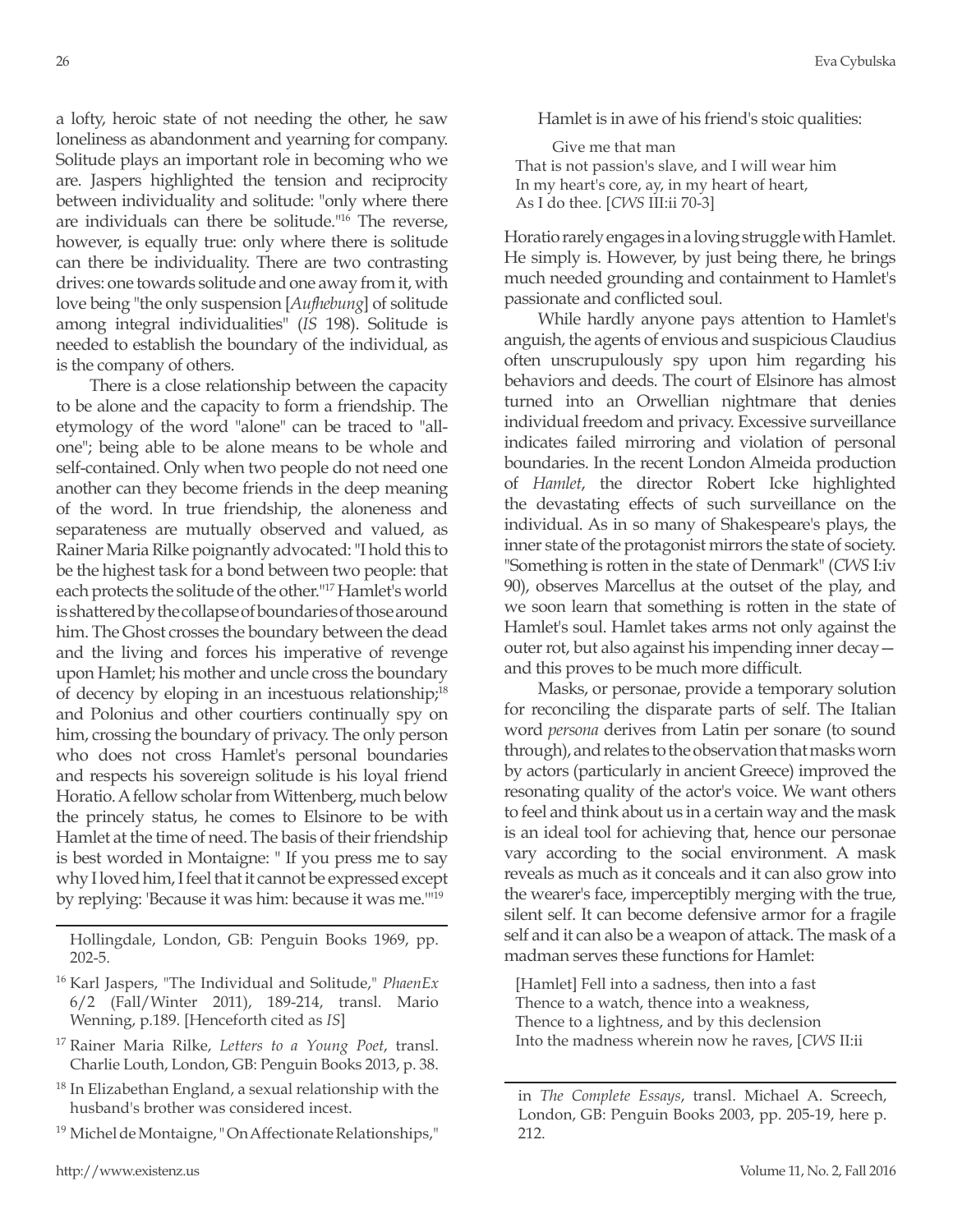### 147-50]

Madness can be a mask for profound sorrow and a hiding place for a wounded soul. Hamlet's madness could also be regarded as a form of revolt against the presumed sanity of corruption and deceit. Sometimes, insanity can be the only authentic reaction to evil. Although madness can offer a temporary refuge from the unbearable pain of existence, ultimately it deepens the gulf between the individual and the world.

Another of Hamlet's masks is that of a misogynist. Queen Gertrude shows no grief following the death of her husband and she promptly jumps into bed with a younger man. For Hamlet, it meant the brutal destruction of a mother and wife ideal, and from that moment, his view of women was altered. Filled with disgust, he reproaches his mother:

Ha! have you eyes? You cannot call it love, [...] Eyes without feeling, feeling without sight [...] Nay, but to live, In the rank sweat of an enseamed bed, Stewed in corruption, honeying and making love Over the nasty sty! [*CWS* III:iv 68-9, 79, 93-6]

To make things worse for Hamlet, Ophelia, that dutiful daughter of Polonius, rejects his tender affections and yields to the manipulative influence of her father. As Claudius killed King Hamlet by pouring poison into his ear, so does Polonius kill Ophelia's love for Hamlet by pouring poisonous words into her ear. Their previously pure love becomes sour, and Hamlet sends her to a nunnery so that she would not become a "breeder of sinners" (*CWS* III:i 123). Sarcasm can be a mask that hides an injured, deeply disappointed love. Whilst Hamlet becomes swamped by the evil around him, he ceases to be capable of loving and of being loved. His soul turns into an "unweeded garden." Hamlet's tragedy lies in the fact that he cannot stop wanting to love his mother and Ophelia, but his anger and deep sense of betrayal puts a barrier to it. Only later does his capacity for love and forgiveness win over bitterness.

#### **To Be Or Not To Be Who One Is?**

This above all: to thine own self be true, And it must follow, as the night the day, Thou canst not then be false to any man. *Hamlet* (*CWS* I:iii 78-80)

The opening line of the play is, "Who's there?" This could almost be taken as a theme: "Who am I?" Faced with the corruption of values around him, Hamlet can no longer

sustain his position as an idealistic philosophy student. Neither can he become an avenger of his father, on par with the base murderer, his uncle King Claudius. The idea of revenge did not originate in Hamlet's mind, but he was infested with it by the Ghost's parting imperative, "remember me!" Throughout the play, the longest of all of Shakespeare's plays, the hero struggles with the dilemma of doing what is expected of him and of being who truly he is. He struggles to be his authentic self.

There has been a multitude of academic deliberations as to the so-called delay in Hamlet's action of revenge. Among them was Ernest Jones, a Freudian psychoanalyst, who argued that Hamlet had murderous Oedipal feelings for his father and a desire to sleep with his mother. Following this logic, Claudius would have acted out Hamlet's secret wish.<sup>20</sup> This is a highly speculative conjecture without any textual evidence to support it. Calling Hamlet's non-action a delay implies that it would have been normal and desirable for him to kill Claudius at the first opportunity. In a manner reminiscent of John Keats' "negative capability," Nietzsche emphasized, "the *first* preliminary schooling for spirituality: not to react at once to a stimulus, but to gain control of all the inhibiting, excluding instincts". For him, the essential feature of a strong will "is precisely *not* to 'will'—to *be able* to suspend decision."21 And this is exactly what Hamlet does; he suspends decision. As Holbrook has perceptively observed, the main reason why we love Hamlet is precisely because of his dragging of the feet, his infinitising, and his refusal to conform to the normal world.<sup>22</sup>

But there is another underlying reason for Hamlet's suspension of action—his foundering. Torn by contradictory thoughts and emotions, Hamlet's mind cracks. Ophelia laments with poignancy that his "noble mind is here o'erthrown" with that "most sovereign reason/Like sweet bells jangled [is] out of tune and harsh" (*CWS* III:i 153, 160-1). There is no normal reaction to a highly abnormal situation, so the only genuine response is foundering. Foundering occurs when one

<sup>20</sup> Ernest Jones, *Hamlet and Oedipus*, New York, NY: W.W. Norton & Company 1976, pp. 90-1.

<sup>21</sup> Friedrich Nietzsche, "Twilight of the Idols," in *The Portable Nietzsche*, transl. Walter Kaufmann, New York, NY: Penguin Books 1976, pp. 463-563, here p. 511.

<sup>22</sup> Peter Holbrook, *Shakespeare's Individualism*, Cambridge, UK: Cambridge University Press 2010, p. 49.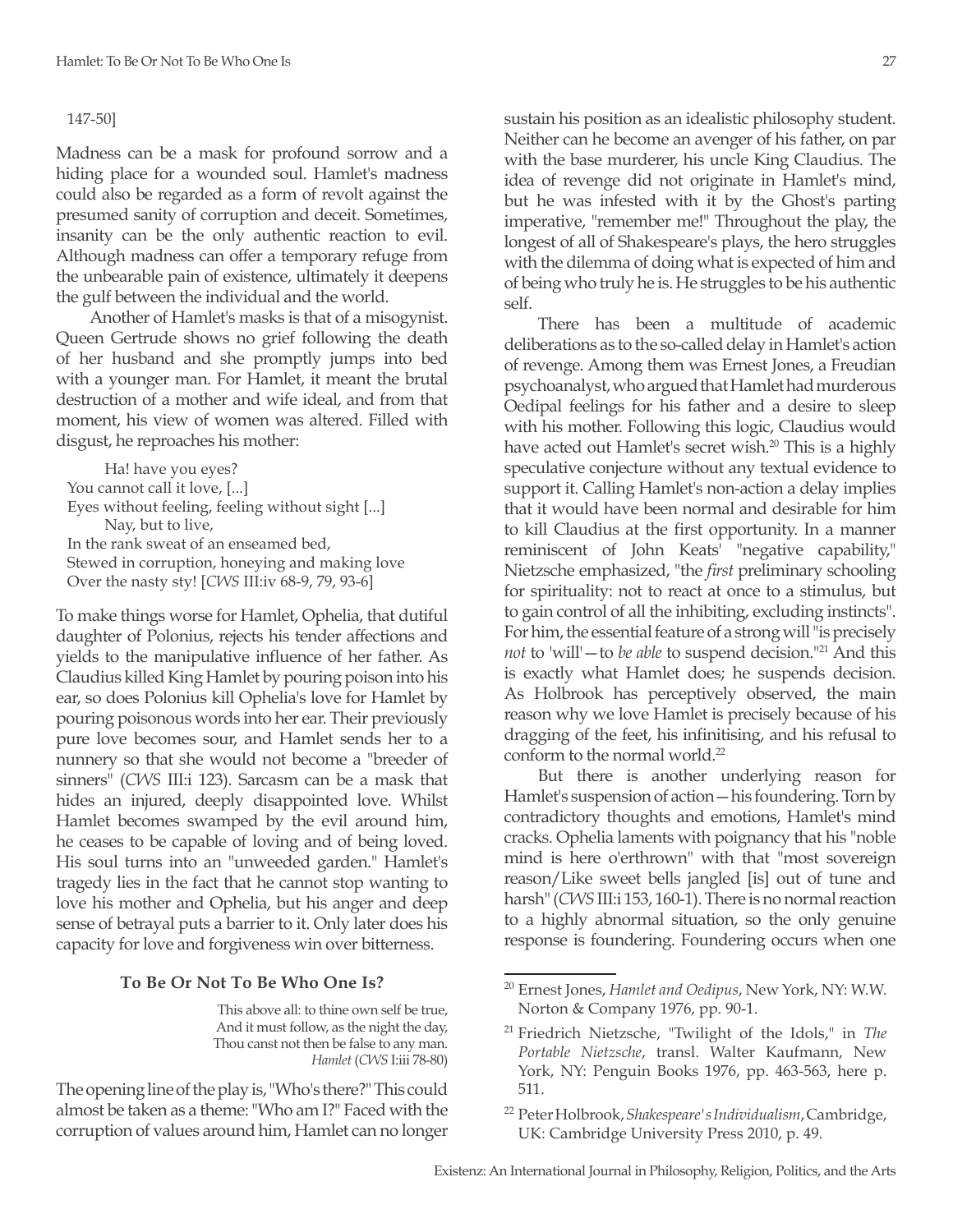confronts the antinomies of existence, and while it indicates the presence of nothingness, it also opens the door to freedom, transcendence and *Existenz*. It offers a possibility for a breakdown to become a breakthrough.

Hamlet was reading philosophy in Wittenberg when his studies were interrupted by turbulent events beyond his control. Another young man in his situation might have decided to turn his gaze away from the corrupt court of Elsinore and escape into philosophy. Hamlet did not. Confronting truth, and doing so in all his existential aloneness, he faces the greatest challenge that a human being can face—that of becoming oneself.

To be, or not to be, that is the question: Whether 'tis nobler in the mind to suffer The slings and arrows of outrageous fortune, Or to take arms against a sea of troubles, And by opposing end them. [*CWS* III:i 57-61]

This soliloquy, perhaps the most famous in all of literature, has often been interpreted as Hamlet's deliberation on suicide. But is this its only reading? After all, Shakespeare does not say "to live or not to live," but uses the word "be." Wilson Knight emphasizes the difference between being and living in that "to be is not merely to live, to act, to exist, but really *to be*; to be as an integrated and whole person." He argues that in this state of being, one is beyond the antinomies of action and passivity and beyond fear of death, since life and death have ceased to exist as antinomies.<sup>23</sup>

Hamlet is burdened with the task to avenge his father's murder, and yet he is not a murderer but a thinker. Thus, throughout the play, he does what comes naturally to him: he deliberates and introspects as if anticipating the Cartesian formula "I think so I exist." And thinking is his way of remaining true to himself. Like an existentialist, he thinks not of abstract ideas such as "what is knowable," of "how many categories we can discern," but about questions of life and death. He ponders upon what it is to be human:

What is a man, If his chief good and market of his time Be but to sleep and feed? A beast, no more, Sure he that made us with such large discourse, Looking before and after, gave us not that capability and godlike reason To fust in us unused. [*CWS* IV:iv 34-40]

It is ultimately a choice between being true to his own

meditative nature or to be someone he is not—a coldblooded killer. When Hamlet kills Claudius in the final act, he acts spontaneously and without deliberation. That action belongs to him alone. At last, to act and to be becomes one and the same. Throughout the play, Hamlet struggles with his own violent feelings toward those who betrayed his faith (Mel Gibson portrays this very well in Franco Zeffirelli's 1990 film adaptation of *Hamlet*). Hamlet confesses to Horatio:

Sir, in my heart there was a kind of fighting That would not let me sleep. [*CWS* V:ii 4-5]

The fiercest battles are those fought within, at the boundary of selfhood. In the above-mentioned Almeida production, the actor Andrew Scott expressed Hamlet's besieged state of mind in a dramatic gesture of punching his chest and face with clenched fists.

To be whole and authentic means to own one's thoughts and feelings. The parting command of the Ghost, "remember me!" undermined the validity of these and aimed at turning Hamlet into a copy of his father. Charles Taylor has stressed that:

each of us has an original way of being human. Each person has his or her own "measure"....There is a certain way of being human that is *my* way. I am called upon to live my life in this way, and not in imitation of anyone else's. But this gives me a new importance of being true to myself. If I'm not, I miss the point of my life, I miss what being human is for *me*. 24

This play is about the independence and integrity of the soul of its chief protagonist, even though he does not express this directly. Perhaps, the deepest feelings and thoughts cannot be expressed directly? For Hamlet, to articulate the notion that his father wanted him to be a ruthless instrument of revenge is impossible. He opposes usurped power of the Ghost and also of King Claudius. Alone, he resists the seductive pull towards conformity. Like Camus' *l'homme révolté*, he "attacks the unlimited power which authorizes a superior to violate the forbidden frontier." As Camus observed, "far from demanding general independence, the rebel wants it to be recognized that freedom has its limits everywhere that human being is to be found."25 It is the breakdown of boundaries that shatters Hamlet's world and lies at the

<sup>23</sup> Wilson Knight, *The Wheel of Fire*, London & New York 1989, p. 349.

<sup>24</sup> Charles Taylor, *The Ethics of Authenticity*, Cambridge, MA: Harvard University Press 1991, pp. 28-9.

<sup>25</sup> Albert Camus, *The Rebel*, transl. Anthony Bower, Middlesex, UK: Penguin Books 1962, p. 248.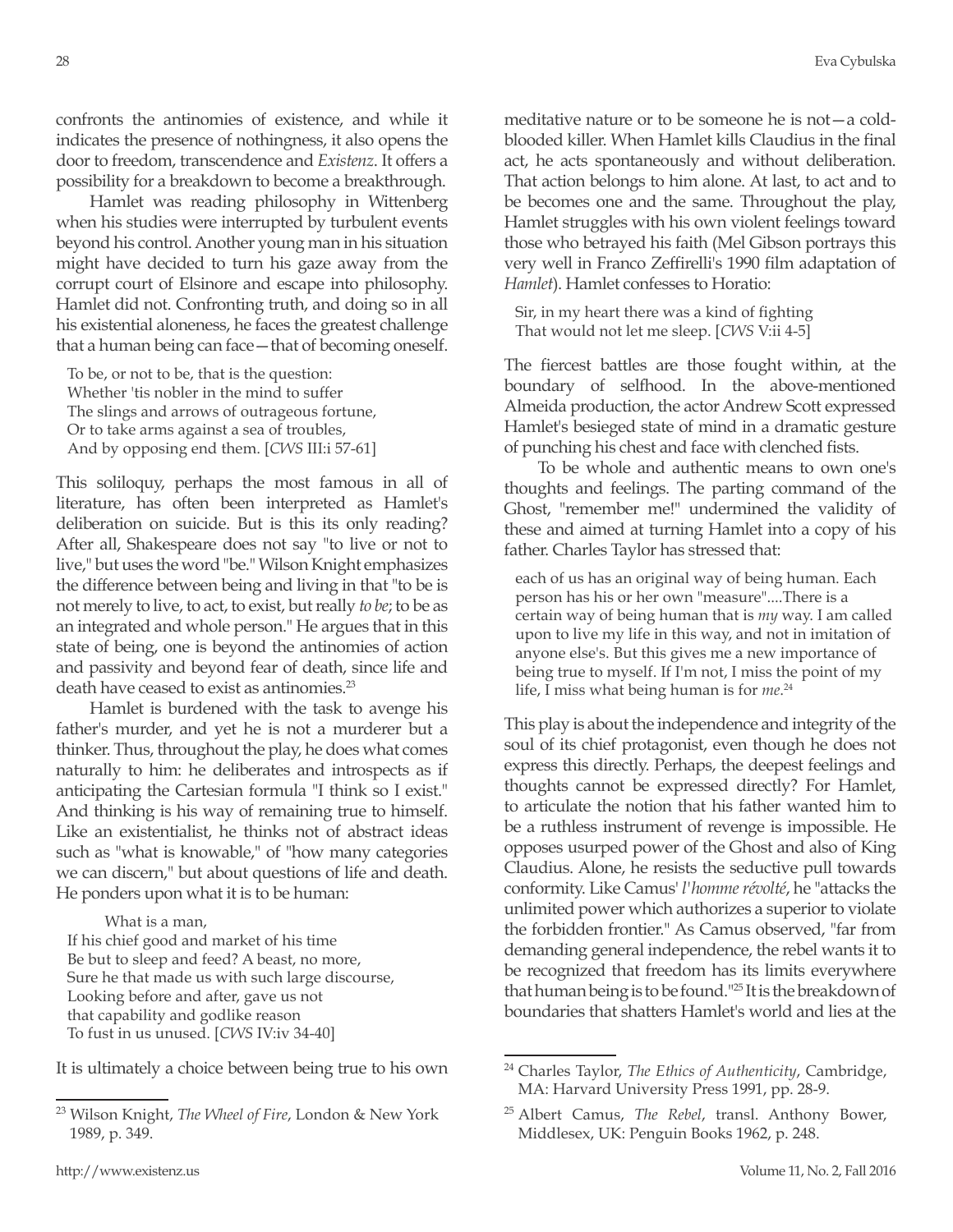core of his boundary situation. This motif is introduced early in the play when Claudius addresses Gertrude as "sometime sister, now our queen," and then he refers to Hamlet as his cousin and son (*CWS* I:ii 8, 64). Hamlet echoes this mockingly: "a little more than keen, and less than kind" (*CWS* I:ii 65) and later "my uncle-father and aunt-mother" (*CWS* II:ii 375-6). Not only Ophelia's father, but even his childhood friends, Rosencrantz and Guildenstern, turn into spies and traitors. And it is that nightmarish defilement of limits that Hamlet so vehemently opposes.

The vital step towards authenticity is to be honest with oneself. To paraphrase Nietzsche,<sup>26</sup> Hamlet courageously sees what he sees and as he sees it, and therein lies his great appeal. But looking evil into the eye carries the danger of being paralyzed by the malevolent gaze of Medusa. Nietzsche proposed that having an insight into the terrible truth and seeing the essence of things killed Hamlet's ability to act because "action depends on a veil of illusion—this is what Hamlet teaches us…all man can now see is the horror and absurdity of existence."<sup>27</sup> Hamlet is someone who has the courage to look into the abyss of nonbeing and remain true to himself. It is not what he does but what he does not that defines him as a hero of authenticity. In Sartrean terms, one might say that the play is about the freedom of choice between being an authentic self and living in bad faith (self-deceit). And perhaps this choice is the heaviest existential burden we face; it is our Sisyphean curse.

### **Toward Transcendence**

When Hamlet returns from his exile in England, he seems calmer and more composed; he is now alone rather than lonely. Soon, he encounters gravediggers who are preparing the ground for Ophelia's burial, of whose death he does not yet know. Before he learns this, he is shown the skull of Yorick, the former court jester. In one of the most moving scenes of the play, while holding the skull, Hamlet reminisces:

Alas, poor

Yorick. I knew him, Horatio, a fellow of infinite jest, of most excellent fancy. He hath borne me on his back a thousand times, and now how abhorred in my imagination it is! My gorge rises at it. Here hung those lips, that I have kissed I know not how oft. [*CWS* V:i 183-8]

In this moment of *peripeteia*, as Hamlet is looking death into the eye, his faith in the goodness of the world is instantly restored by the power of that precious memory of being once sincerely loved. When he learns of Ophelia's death, he is ready to drop his mask of cynicism and admit that he loved her. Crucially, this is the first of two moments in the play when Hamlet encounters the transcendent. In a momentary existential experience, which Jaspers called *Augenblick*, 28 empirical time ceases to exist and *Existenz* touches eternity. As the term the "blink of an eye" suggests, it is an intimate, ineffable experience of subjective time; it is a moment when the antinomical structure of existence is no more and the noumenal self asserts itself. The poet T. S. Eliot called it the "still point of the turning world…there the dance is.<sup>1129</sup>

Against the advice of Horatio, Hamlet decides to enter a duel with Laertes, Ophelia's brother. In a moment known as the fall of the sparrow, he expresses his readiness to die:

Not a whit, we defy augury. There is special providence in the fall of a sparrow. If it be now, 'tis not to come; if it be not to come, it will be now; if it be not now; yet it will come. The readiness is all. Since no man of aught he leaves knows, what is 't to leave betimes? Let be. [*CWS* V:ii 217-22]

Throughout the play, Hamlet's mind has been torn between the antinomies of existence: love and contempt, obligation and freedom, reason and madness, life and death. Now, in a moment of transcendence, he recovers the stillness within and becomes the *Existenz*  he potentially is. As Hamlet dies in the arms of Horatio, momentarily suspending his solitude, he transcends the boundary between life and death, leaving his faithful

<sup>26</sup> The passage reads: "By lie I mean: wishing *not* to see something that one does *see*; wishing not to see something *as* one sees it." Friedrich Nietzsche, "The Antichrist," in *The Portable Nietzsche*, transl. Walter Kaufmann, New York, NY: Penguin Books 1976, pp. 565-656, here p. 640.

<sup>27</sup> Friedrich Nietzsche, *The Birth of Tragedy out of the Spirit of Music*, transl. Shaun Whiteside, London, GB: Penguin Books 1993, pp. 39-40.

<sup>28</sup> The metaphysical concept of *Augenblick* can be traced to the writings of Kierkegaard (as *Oieblik* in *Concluding Unscientific Postscript*) and also to the ones of Nietzsche (as the gateway called *Augenblick* in *Thus Spoke Zarathustra*).

<sup>29</sup> Thomas S. Eliot, "Burnt Norton-1935," in *Collected Poems, 1909-1962*, London: Faber and Faber 1963, pp. 175-81, here p. 191.